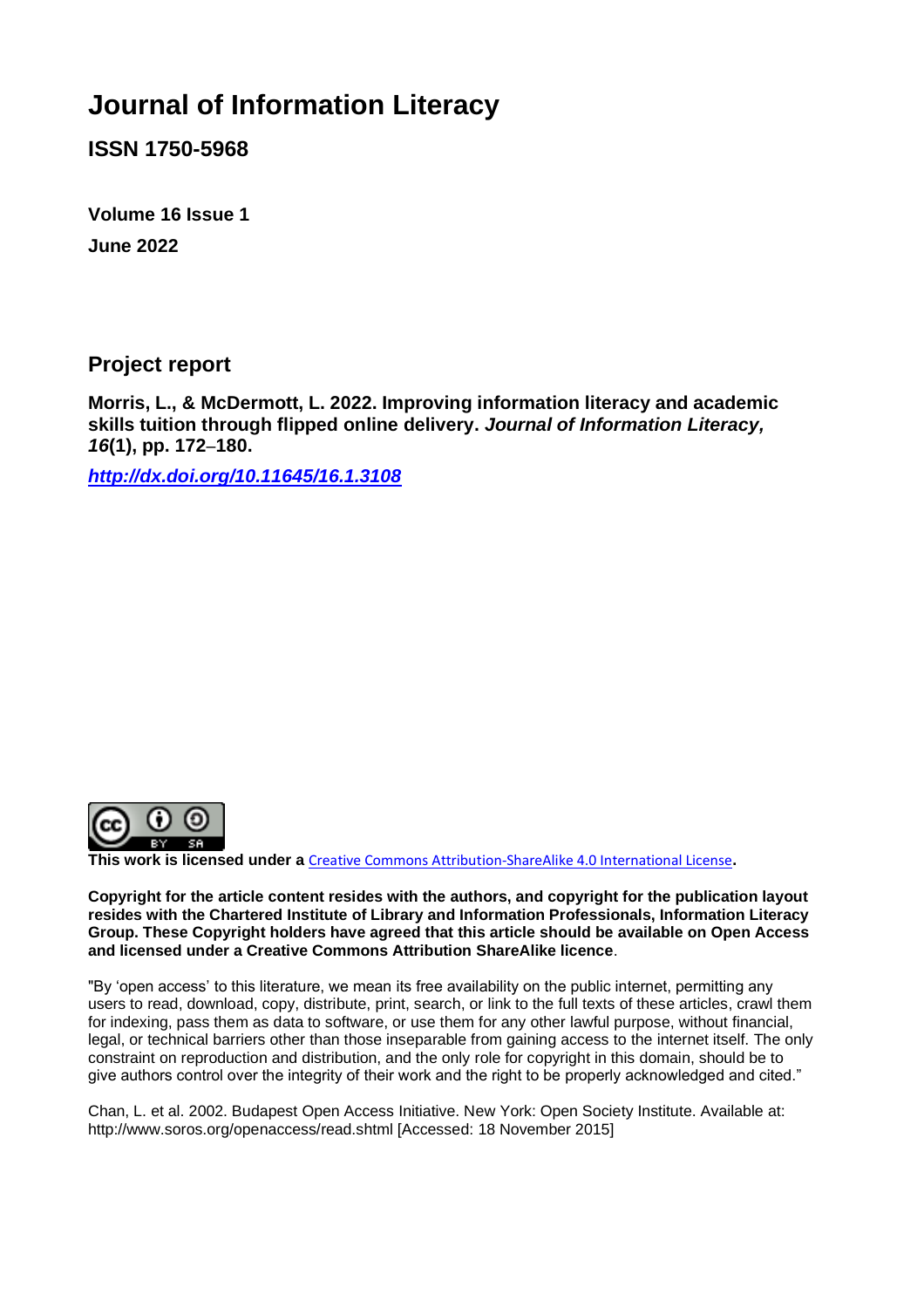# **Improving information literacy and academic skills tuition through flipped online delivery**

**Laurence Morris, Academic Skills Tutor, Leeds Beckett University. Email: [l.d.morris@leedsbeckett.ac.uk](mailto:l.d.morris@leedsbeckett.ac.uk) ORCID: [0000-0001-8160-6044.](https://orcid.org/0000-0001-8160-6044)**

**Lindsey McDermott, Skills for Learning Administrator, Leeds Beckett University. Email: [L.McDermott@leedsbeckett.ac.uk.](mailto:L.McDermott@leedsbeckett.ac.uk)** 

# **Abstract**

The COVID-19 pandemic forced UK universities to move the majority or all of tuition online. The Library Academic Support Team at Leeds Beckett University used that shift as an opportunity to improve information literacy (IL) and academic skills tuition across the institution. Instruction and support were redesigned on a flipped basis to ensure that online delivery improved on face-toface delivery rather than simply replicating it. This project report reviews that work with usage statistics, user feedback, practicalities of service provision and discussion of impact. The report extends existing literature with a model of significant institution-level changes to IL and academic skills instruction which could be applied elsewhere. It concludes that the shift to flipped online learning was a qualified success, with the revised approach proving notably more popular and inclusive, also providing other benefits such as more focused in-class discussion.

# **Keywords**

academic skills; COVID-19; flipped learning; higher education; information literacy; learning development; online learning; UK

# **1. Introduction**

This project report reviews how the Library Academic Support Team (LAST) of Leeds Beckett University used the shift to online-only tuition necessitated by the COVID-19 pandemic as an opportunity to improve information literacy (IL) and academic skills tuition across a higher education institution. In the 2020–21 academic year traditional synchronous lectures and workshops were replaced by a suite of flipped learning options, with the only remaining "live" aspects of the team's tuition being online workshops, appointments and group Question and Answer (Q&A) sessions. These Q&A sessions followed up suites of asynchronous exercises and guidance, were often tailored to the needs of specific disciplines, and supported provision of more focused in-class discussion. This report outlines the organisational context, current literature and intervention made, before providing service usage statistics, user feedback and review of impact. It demonstrates a transferrable means by which scaffolded flipped learning can be used to improve or at least maintain effective tuition in IL and academic skills through online-only delivery, extending existing literature with a large-scale in-pandemic example.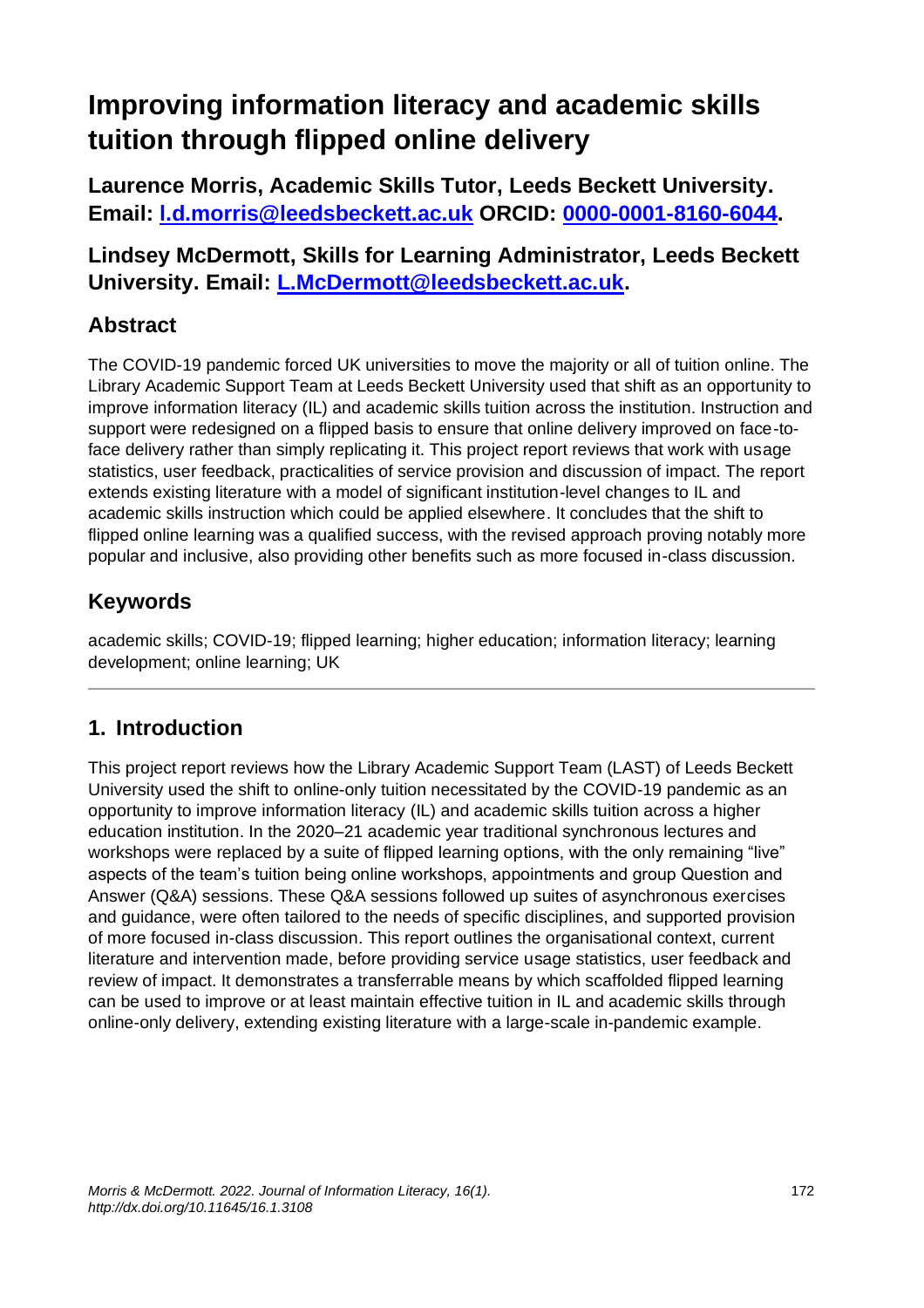# **2. Project context**

### **2.1 Local environment**

Leeds Beckett University is a post-1992 institution in the UK, with approximately 25,000 students on a range of full-time, part-time and distance learning degrees and research programmes. The LAST provides academic skills tuition across the University, from foundation level to PhD and staff training, on topics such as finding and using information, critical reading, academic writing, referencing and mathematics. Instruction is provided in alignment with the University's Education Strategy (Leeds Beckett University, 2016) and delivered on a tripartite basis to support wider learning development: in-curriculum tuition, open workshops, and one-toone appointments. This instruction is aligned with website resources and a range of independent study modules addressing specific levels and topics. The overall structure is designed to encourage long-term independent learning while providing learners with practical short-term support where required.

In the academic year preceding the intervention covered by this report (2019–20), circa 15 Full-Time Equivalent librarians and academic skills tutors within the LAST delivered 560 synchronous in-curriculum classes and 575 one-to-one appointments, with further 410 students attending open workshops. Although some sessions were provided virtually prior to the pandemic, the majority were delivered face-to-face. Despite the mid-year disruption caused by the outbreak of the COVID-19 pandemic, user demand for support was evident. With direction from University leadership to prepare for a year of online delivery of the team's tuition, even as some course-level tuition resumed face-to-face, the challenge for 2020–21 was how to develop the service. Subsequent planning was guided by two principles: firstly, to extend and improve the tuition provided where possible, not merely replicate the "old world" online; and secondly, to maintain the emphasis on students as independent learners, while providing additional layers of support as required.

#### **2.2 Wider environment**

Early 2020–21 requests from academic staff were predominantly for traditional, didactic lectures delivered online for their students, whether simple library inductions or more complex information analysis sessions. However, follow-up liaison with these colleagues and review of relevant literature soon highlighted the potential benefits of flipped learning in the changed operational scenario. Given the operational context, there was particular interest in the potential to support engagement, grow understanding pre-class, focus discussion, and adapt the model for long-term and one-shot delivery without necessarily committing additional staff time (Loo et al., 2016).

The literature also showed that any negative impact of a change to flipped learning would be minimal. Studies have found that flipped IL instruction results in positive student feedback and either slightly improves academic outcomes or does not significantly impact on them (Arnold-Garza, 2014; Brooks, 2014; McCue, 2016; Dommett; 2018; Poole, 2021). While the challenges of assessing the impact of IL instruction have rightly been noted (Markless & Streatfield, 2017), it is equally true that effective, well-studied historic tuition models would fall under a broad definition of flipped learning (Abeysekera & Dawson, 2016). Without face-to-face encounters to embed initial progress, some concern remained that solely online tuition might limit the effectiveness of flipped learning. However, distance learning courses already transcend such challenges, face-to-face follow-up was not a permissible option due to the pandemic, and studies such as that of Weightman et al. (2016) and Greer et al. (2016) have found well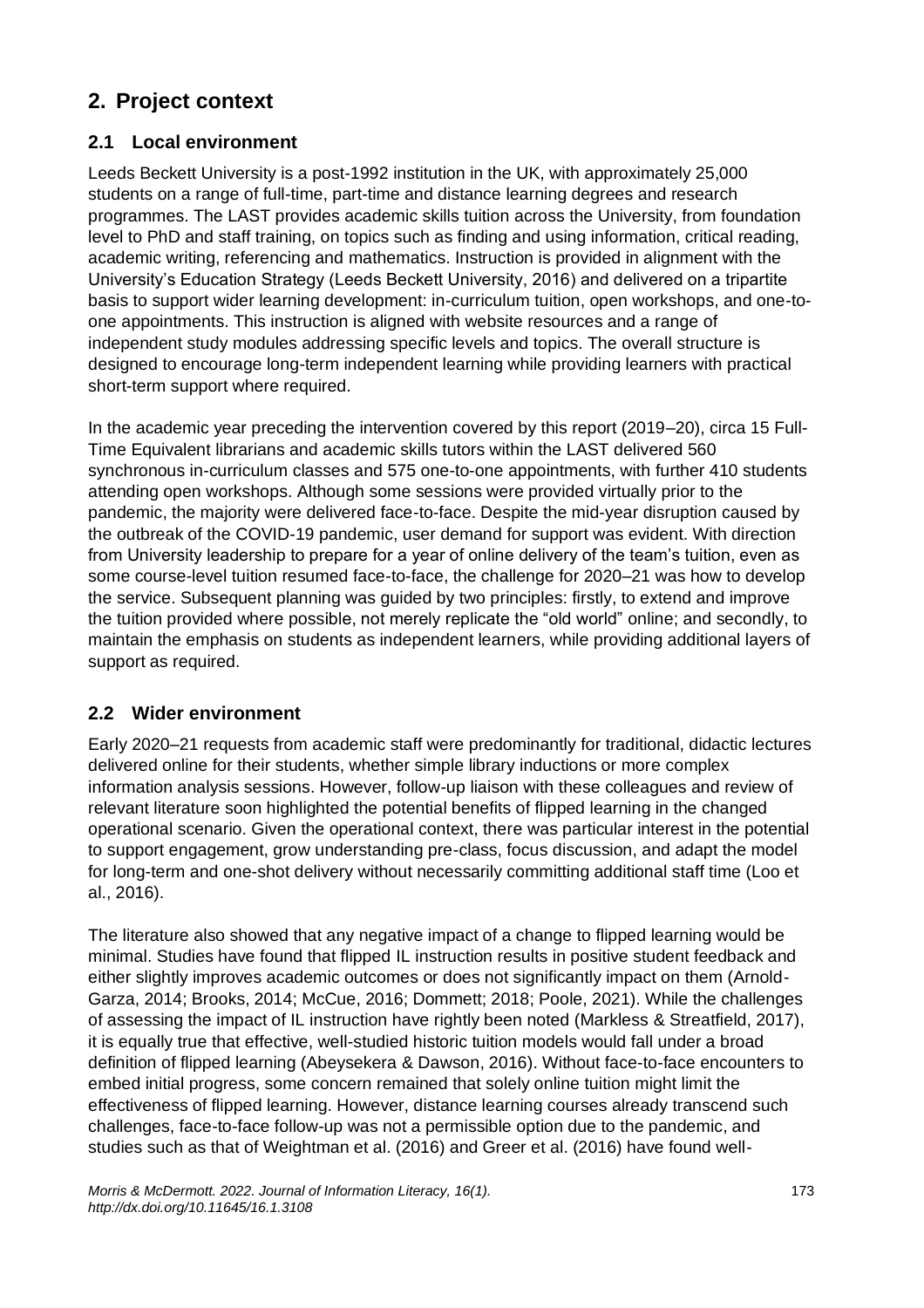designed IL training to be effective in a range of delivery methods. As far back as 2015, Nguyen argued that since correctly designed online learning does not appreciably disadvantage learners, attention should shift to the practicalities of effective delivery.

The LAST was mindful of the impact of the pandemic on current and incoming students, for example, from time out of study, among multiple other factors. Morgan memorably noted that 'our students will never be normal again' (2021), if indeed they ever were, and highlighted that further work was required on understanding their needs — such as, she noted, Leeds Beckett University's Pre-Arrival Questionnaire. The pilot study of the 2020–21 intake highlighted that 52.9% of incoming students surveyed had concerns about online study, 54.5% of those engaged in study in 2019–20 had not been required to study in lockdown, and that 73% of respondents were concerned about coping with future studies. While most students nationally were relatively satisfied with their institution's response to the pandemic, they did also have greater concerns and uncertainty regarding the year ahead (Hewitt, 2020). Providing increased certainty about provision of IL and academic skills support early on could therefore also support the general student experience.

Given the capacity for the pandemic to exacerbate existing educational and societal inequalities (British Academy, 2021), flipped learning also had further attractions. With more generic content able to be prepared as recordings, in-year staff time could thus be freed up for flexible deployment at the point of need, whether that be follow-up tuition of specific cohorts or the provision of additional support through open workshops or one-to-one tutorials. Digital poverty among some students had been more of a concern early in the pandemic, but the University's various schemes for ensuring access to appropriate technology made this less of an operational issue for the next academic year, rendering it feasible to address remaining instances on a case-by-case basis alongside course teams. Effectively, flipped online instruction would enable the continued delivery of a valued service, while potentially improving tuition and enhancing service agility in challenging operational circumstances.

## **3. Intervention**

The use of flipped online learning began with the LAST's first contact with new students for 2020–21. Previously delivered as a face-to-face library, Information Technology (IT) and academic skills induction to specific cohorts at the request of academic staff, this now took the form of a 1-hour induction module in the University Virtual Learning Environment (VLE), following on from a voluntary pre-enrolment module on university study. The module was introduced by a short pre-recorded video and primarily took the form of written guidance. To increase engagement, this guidance was split into short sections aligned to relevant practical tasks, such as essential IT setup, and provided in a variety of formats, including quizzes and interactive learning objects. Academic and support staff directed students to work through the module at their own pace, revisiting it as required through the year. Where requested, it was also followed up by a live online Q&A class with a member of the LAST at a relevant point later in the semester.

The LAST's in-curriculum tuition was also moved to flipped delivery. Most instruction was provided in advance of classes as suites of short video tutorials, exercises and other learning objects, designed to take approximately 1 hour to work through asynchronously, whether at undergraduate or postgraduate level. The learning objects were housed in the team's workspace in the university VLE, then copied into specific academic modules as required, embedding the tuition alongside the student's standard module content. Standard materials and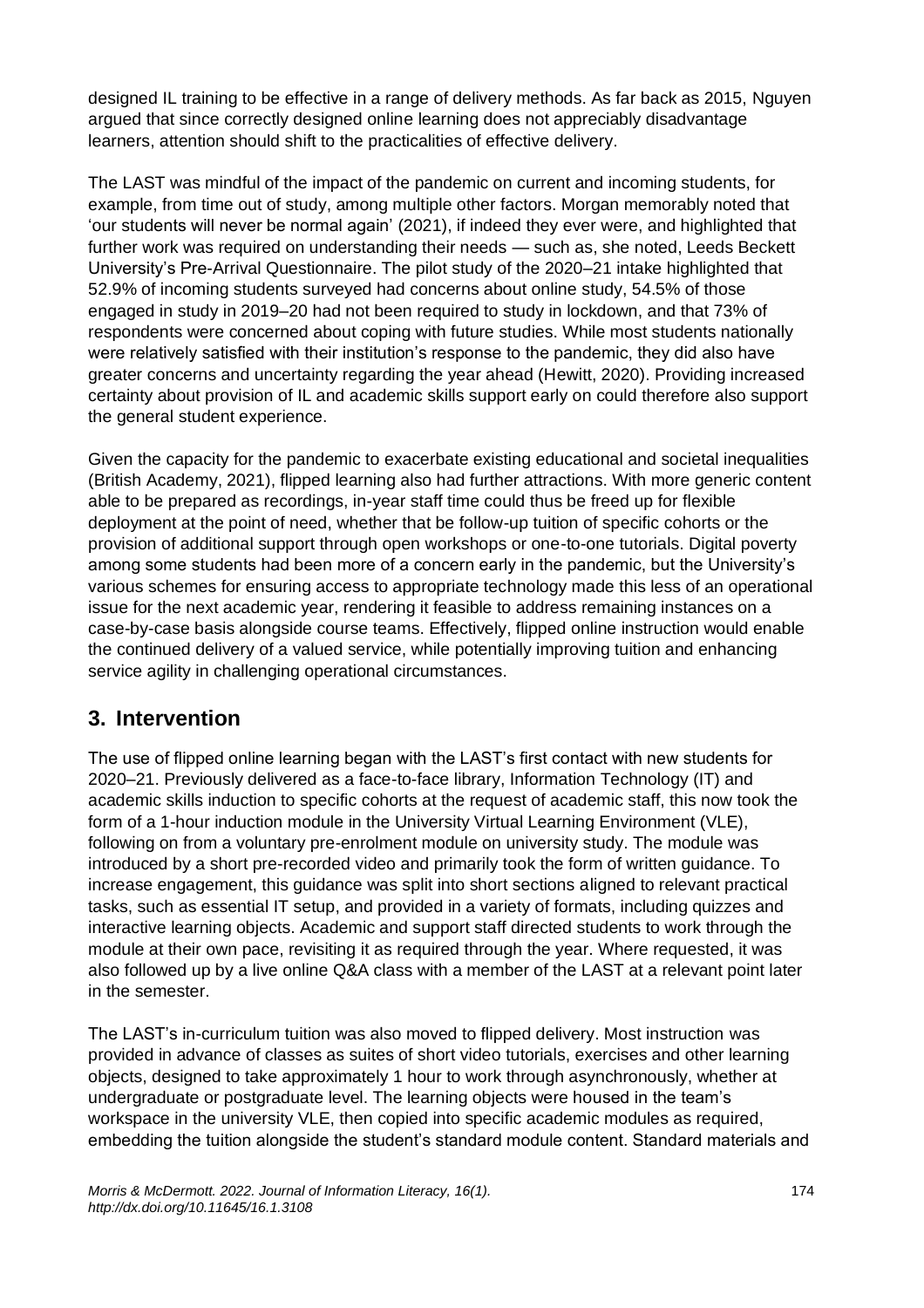learning activities were built for different academic levels, and then further lightly customised where required for specific disciplines and assignments. The use of short, interconnected videos rather than single session-length videos enabled reuse of recordings across topics and sessions as required. It also allowed academic staff to deploy sub-sections of the material to address specific learning challenges and gave students more capacity to work through tuition stage by stage. The only remaining live aspect of the tuition was, where requested, an online synchronous follow-up Q&A session to discuss the pre-provided materials.

The LAST used Panopto to record the video tutorials, having some previous experience of using it to support learners. Other materials were provided as Word documents, Powerpoint slides and written guidance within the VLE. The online synchronous sessions were delivered in whichever online classroom a particular cohort was using, often Blackboard Collaborate or Microsoft Teams, for ease of student access and also to further convey that the LAST's instruction was a standard part of in-curriculum tuition, not a bolt-on. Occasional additional training was required for individuals in the use of a particular online classroom platform, but otherwise the use of standard systems limited training needs to the issuing of team-wide briefing documents to ensure consistency of practice. Ultimately, as all of the technologies involved were relatively simple systems, the methodology could be replicated at other institutions using alternative systems, depending on local need and practice.

The open workshop programme moved exclusively online, to Blackboard Collaborate, having previously been predominantly face-to-face. However, session style and content changed less, following a relatively recent redesign to support more independent construction of learning. Classes and discussion remained in synchronous form online, but with introductory activities provided in advance to attendees and session recordings distributed afterwards for revisiting as required. One-to-one appointments also remained unchanged, but for moving exclusively online.

To ensure consistency, LAST colleagues worked collaboratively on materials for all levels, submitting them for peer review and regularly meeting formally and informally to reflect on progress and pool knowledge – the usefulness of such engagement in producing effective materials having been noted even pre-pandemic (Youde, 2019). While production of the adapted content for online and flipped delivery was a major undertaking, LAST learning materials are subject to annual review and revision even under normal circumstances.

# **4. Impact**

#### **4.1 Service statistics and initial analysis**

The combined impact of the pandemic and new online delivery formats inevitably resulted in changes to data collection and analysis, making year-on-year comparisons imprecise. However, an overall upwards trend in demand for LAST tuition is clear, with data indicating increased student engagement with online materials.

In 2019–20 the LAST delivered 208 synchronous face-to-face inductions. In 2020–21 the online induction module that replaced this saw 60,998 page views, with 2,477 first year students enrolled, each spending an average of 1 hour in the module. Students gave the module an average feedback score of 4.5/5, with 485 (19.5%) giving extensive feedback on its usefulness. While an exact comparison of numbers reached is unhelpful, due to the changed format and soft launch of the new module, the engagement of those on the module and their feedback is clearly positive.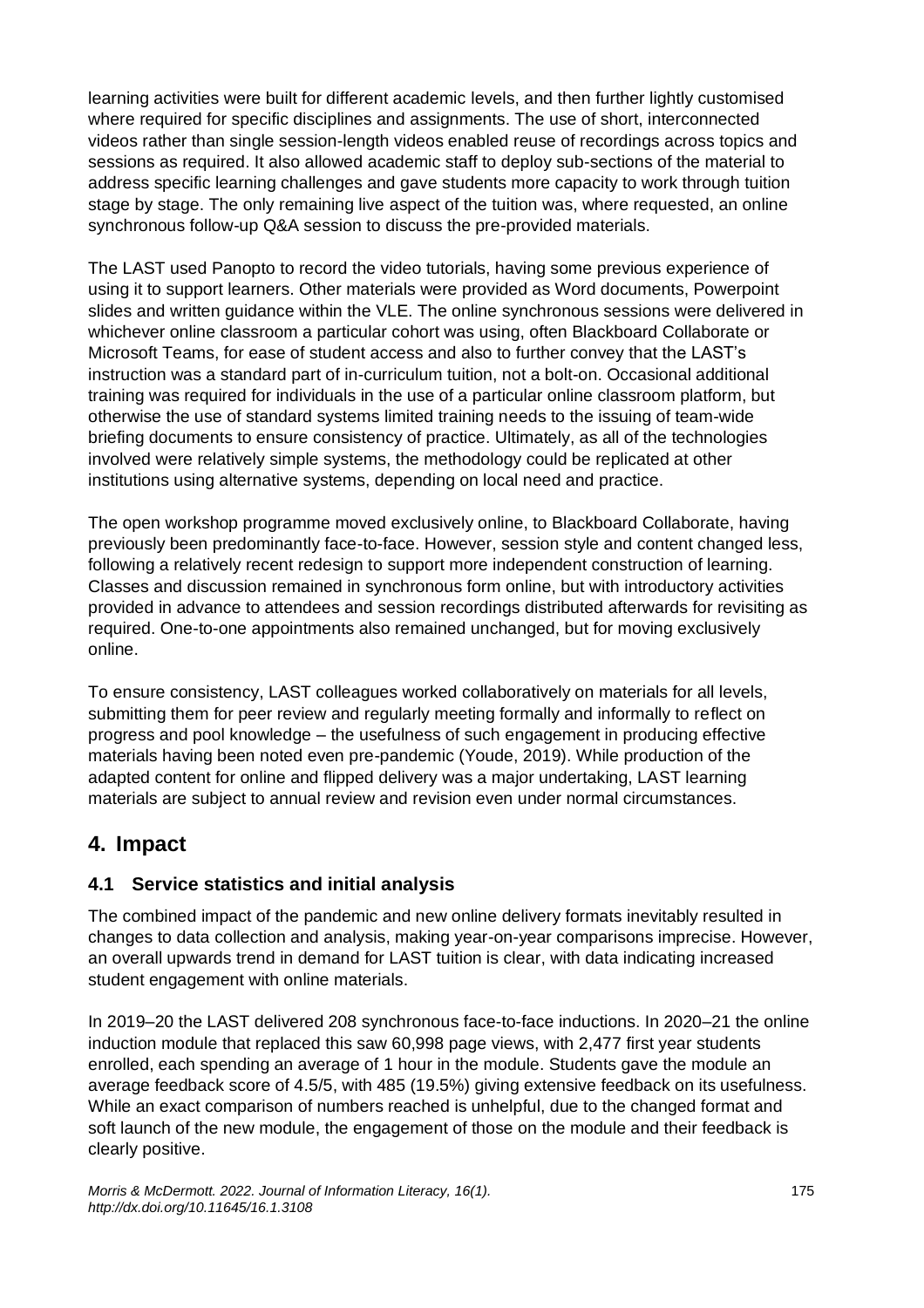Growth is more evident in the in-curriculum and open workshop figures. During the 2019–20 academic year 352 in-curriculum teaching sessions were delivered. In the 2020–21 academic year the LAST provided pre-recorded content for 299 separate sessions, and 114 synchronous follow-on sessions, a total increase of 61 IL and other academic skills classes across the University. Significantly, where in-curriculum demand was highest, student open workshop attendance was lowest, and vice versa. An academic School which only requested 19 incurriculum classes saw 465 of its students attend open sessions, whereas a School which requested 34 in-curriculum classes saw 216 of its students attend open sessions. Engagement patterns for other academic Schools show broadly similar correlations, albeit with some areas exhibiting strong demand for both forms of tuition. Evidently significant numbers of students wished to engage with the instruction, whether by taking advantage of in-curriculum sessions or through seeking it out in open workshops.

For the open workshop programme in general, over 2,700 individual workshop bookings were made. The caveat here is that a booking doesn't always translate to actual attendance, as students receive recordings of any session they book onto, so are encouraged to book even if they cannot attend a specific live class. However, actual attendance did also grow, from 450 students in 2018–19 and 411 in 2019–20 to 1,217 in 2020–21. There was a particular increase in taught postgraduate students booking workshops: from 54 in 2019–20 to over 1,000 in 2020– 21. The shift to exclusively online provision also led to increased workshop bookings by students who were enrolled as distance learners prior to COVID-19, from 35 to 263.

In-curriculum and open classes were well-received, with positive feedback from academic staff and students rating LAST in-curriculum sessions and open workshops at an average of 4.61/5 for usefulness in 2020–21. Viewing figures for session recordings were also consistently higher than numbers booked onto sessions, implying extensive revisiting or sharing of material. For example, 187 students booked onto literature review writing workshops across the year, but those recordings were viewed 247 times.

Numbers of one-to-one appointments decreased from 575 in 2019–20 to 411 in 2020–21. However, this was to be expected, after a spike in demand across all levels early in the pandemic when the University's physical campuses were closed, and due to the increased engagement with other forms of LAST tuition. Numbers of students booking but not attending appointments dropped from 30 to 10, perhaps reflecting the relative convenience of attending online appointments compared to a physical campus, or the fact that students could be seen quicker owing to the team no longer being restrained by physical location.

#### **4.2 Further analysis**

The intervention achieved its aim of extending the support provided by the LAST, with increased engagement figures and positive feedback indicating that the tuition provided was valued by staff and students alike. However, the precise impact of the flipped approach on attendance, engagement, learning and effectiveness of tuition is less clear. This is due to the inadvisability of direct comparisons with pre-pandemic learning (Austen, 2020); the wider impact of COVID-19 on the student experience and learner behaviour; and the traditional difficulties of isolating and assessing the impact of skills tuition. Nonetheless, several notable factors are apparent.

Academic colleagues, students and the LAST instructors all commented on the effectiveness of the synchronous online Q&A sessions which followed in-curriculum asynchronous classes. Student questions were now more focused, after greater opportunity to digest material and trial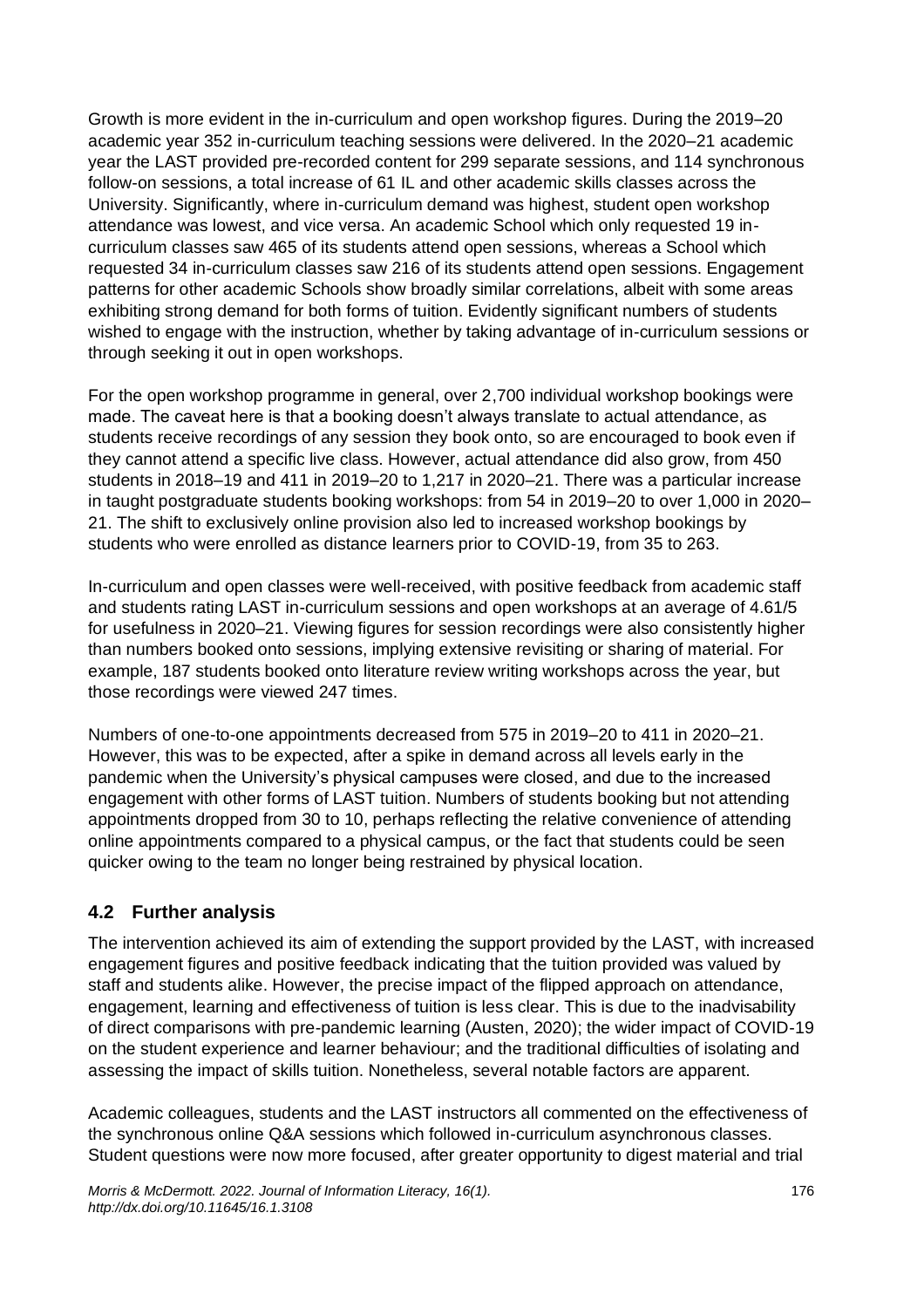any practical skills in advance. There was also greater capacity to answer questions in-depth than would be the case in traditional lectures or workshops, as well as the capability to ask questions by online chat extending the range of active participants in sessions. Academic colleagues have also continued to welcome the impact of LAST in-curriculum tuition on student performance. In some instances, the flipped approach was overtly praised as more effective, and, despite some initial concerns, in no instances was it deemed less effective by academics post-delivery.

While agreeing with this analysis, the LAST instructors noted the different practical challenges of the revised form of teaching. Unlike in traditional lectures, the agenda for live sessions was largely devolved to learners, albeit with capacity to pivot to core points where they did not emerge through student questions. This required some adaptation, particularly regarding how to proceed in instances where students had not engaged with pre-session materials or had limited questions, where repeating pre-session materials would actively undermine the worth of presession engagement. Thankfully such instances were rare, helped by effective promotion of pre-session engagement by course teams. Indeed, session effectiveness now being more dependent on student engagement actively helped embed the message of individuals as responsible for their own learning.

Students praised the greater inclusivity of the revised system, in session feedback and via departmental forums and the Students' Union. They noted that the improved capacity to revisit materials until fully comprehended was particularly helpful for students whose first language was not English, or those with hearing impairments, or simply anyone initially struggling to understand a certain point, particularly as all recorded materials included closed captions. While student preferences don't necessarily equate to effective tuition, similar comments were also received from academic staff, and the approach represents an adaptation of the existing sectorwide practice of sharing instructional content in advance of classes. The decrease in one-to-one appointments could also be taken as indicative of increased numbers accessing the required guidance without needing individual support, although other factors could also have influenced appointment demand.

While additional work was required to record sessions and build learning objects in the summer of 2020, staff time was freed up throughout 2020–21, as had been hoped. This resulted in enhanced service agility; as with less requirement to provide live content, staff could be flexibly deployed to address specific circumstances as they arose, for example, in the months in which demand for appointments grew. Unexpectedly, this was outside of term-time, perhaps reflecting increased year-round learning while traditional vacation employment and leisure activities were unavailable. Similarly, some tuition was adapted as the year progressed, with more flipped inclass content introduced for open workshop sessions after it emerged that some students were often unable to complete pre-class activities due to late booking.

From analysis of individual in-curriculum sessions, it became apparent that timing and promotion of material could significantly support the sessions' success. Where in-curriculum tuition of clear relevance to a specific assignment was effectively promoted to students by course staff, with a related synchronous Q&A session provided near an assignment deadline, student engagement was high. Where students were provided with large quantities of instructional material by course staff wishing to provide them with a general portfolio of longterm guidance, engagement was lower. This learning communication challenge is not unique to flipped or online learning, but its importance arguably rises when extensive suites of pre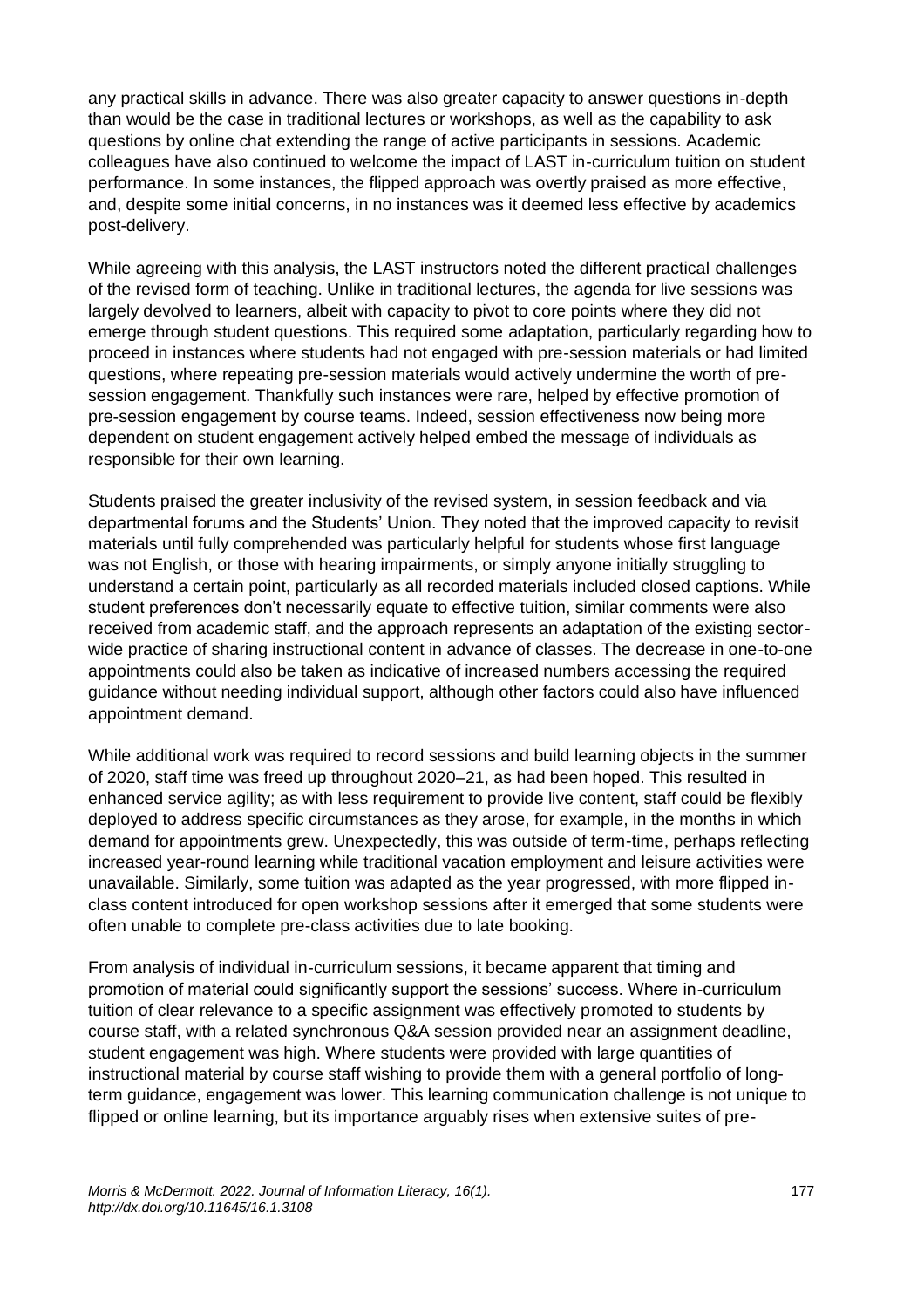prepared content are available for ready dissemination. Well-focused provision of less content can be more effective.

More generally, the challenge of isolating the impact of flipped online learning is the key caveat on this project report. More students may have engaged with additional academic skills tuition due to the challenges of studying in a pandemic even if a flipped approach had not been adopted. Further research could usefully explore such points, as well as specific reasons for engagement (for example, whether extension, remedial or desire for more instructor contact time), the impact of the blended learning scenarios of 2021–22, level- and course-specific impact, and the relationship of the instruction to other factors, such as course culture and available departmental support. It would also be useful to explore the intervention's impact on students' longer term learning development, particularly given their positive initial feedback. Nonetheless, there is still adequate evidence that the revised strategy supported greater numbers of students more inclusively and more flexibly than before – whether by enabling learners to revisit recordings more readily or by assisting increased numbers of distance and postgraduate learners to engage. The revised approach also resulted in consistently positive feedback while freeing staff time to support the provision of a more agile and effective overall service to learners.

## **5. 2021–22 changes**

The operational context changed again for academic year 2021–22. The Department of Education expected a return to on-campus tuition unless the pandemic situation changed significantly. Requests from academic staff for face-to-face tuition for their students, and National Student Survey feedback on the merits of the on-campus experience showed some customer expectations, but it was also apparent that many courses would continue with significant online tuition, demonstrating a need for blended learning and service flexibility.

While supporting the University's general return to campus, the LAST were able to demonstrate the impact of its flipped approach to IL and academic skills tuition and retain such practice in 2021–22. This was even true of in-curriculum sessions. Whether the synchronous Q&A aspect was provided in-person or online, initial tuition was still provided in advance in the VLE. Similarly, initial induction remained a VLE module and the open workshop programme remained predominantly online, although with capacity for more blended learning if useful as the year progressed. Successful aspects of the 2020–21 approach were also extended where feasible, continuing the principle of improving tuition despite changing times. New induction modules were produced to help with the transition to the second year of undergraduate courses, as well as for taught postgraduates and apprentices, with new content supporting student wellbeing provided by colleagues from Student Services. An element of flipped learning was also brought to one-to-one appointments, for example, with Nursing students now provided with pre-meeting content on common enquiry topics, sometimes negating the need for an appointment.

Assessing the long-term impact of the transition to a flipped learning approach will be challenging, given uncertainty about the impact of the pandemic on student behaviour and learning, and the return to providing some tuition face-to-face. However, the popularity of such tuition in 2020–21 is already clear, and 2021–22 service statistics and the additional research noted above will further extend and contextualise what is already known of its impact alongside the multiple other factors at work.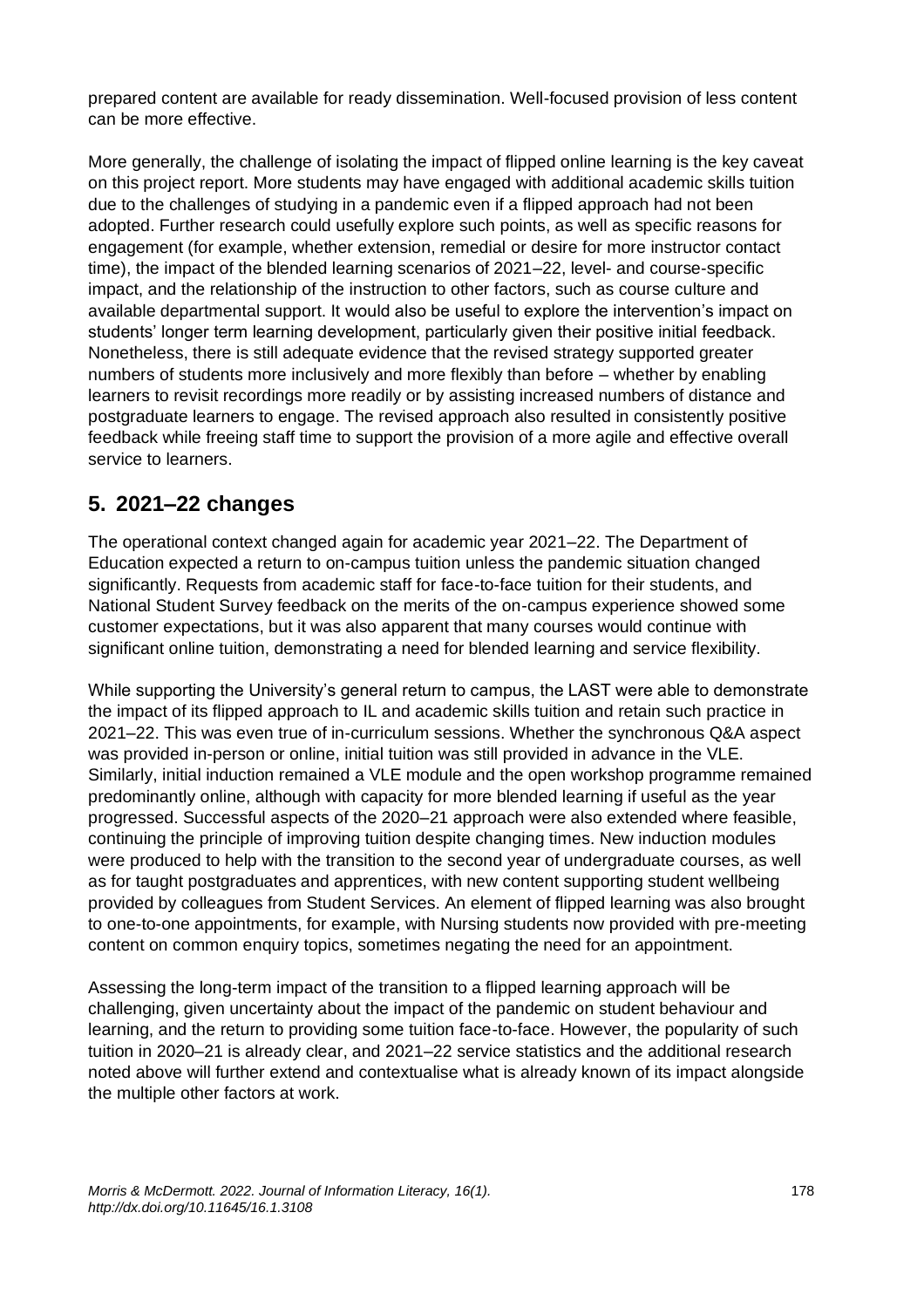# **6. Conclusions**

The Library Academic Support Team of Leeds Beckett University used the shift to online tuition necessitated by the COVID-19 pandemic as an opportunity to redesign IL and wider academic skills instruction on a predominantly flipped basis for academic year 2020–21, with induction and in-curriculum classes exclusively so. Traditional lectures and workshops were retired, replaced by suites of flipped learning resources, with the only remaining synchronous incurriculum tuition follow-up Q&A sessions.

Following these changes, the numbers of in-curriculum classes booked by academic staff for their students and the numbers attending open workshop events both rose significantly, with the revised formats receiving consistently positive feedback. In areas where less in-curriculum sessions were booked, more students attended open workshops, demonstrating their desire for some form of academic skills tuition. Both students and academics welcomed the improved inclusivity, enhanced capacity to revisit materials, more focused discussion of class content and greater support for long-term learning development and progression. Much tuition now being pre-recorded also increased service agility by freeing up in-term staff time to respond to the challenges of specific cohorts as they arose.

While possessing some local features, this general methodology could also be applied in other institutions and contexts. If doing so, it is recommended to retain the following aspects of the methodology in particular: the use of multiple short pre-recorded videos and learning objects to allow easier repurposing as required; the induction module, as a more effective means of providing initial support; and the consistent institution-wide approach. Above all, user engagement supported the project's success, liaising with academic staff to ensure the timely deployment of appropriate materials, and also that it was conveyed to students that the effectiveness of the learning was dependent upon their active participation.

While the exact extent to which the flipped learning strategy contributed to the increased engagement cannot be isolated, given the wider impact of the pandemic on the student experience and learner behaviour, there was sufficient positive evidence to justify its retention and expansion. In future, continuing service appraisal will further extend knowledge of this format of IL and academic skills tuition, including level and course-specific research, and in the blended learning scenarios of 2021–22 and beyond.

## **References**

Abeysekera, L., & Dawson, P. (2015). [Motivation and cognitive load in the flipped classroom:](https://doi.org/gfsnwg)  [Definition, rationale and a call for research.](https://doi.org/gfsnwg) *Higher Education Research & Development*, *34*(1),  $1 - 14.$ 

Arnold-Garza, S. (2014). [The flipped classroom: Assessing an innovative teaching model for](https://doi.org/gj779g)  [effective and engaging library instruction.](https://doi.org/gj779g) *College & Research Libraries News*, *75*(1), 10–13.

Austen, L. (2020, July 14). *How to evaluate changes to teaching and learning in an age of covid-19*. [Wonkhe.](https://wonkhe.com/blogs/how-to-evaluate-changes-to-teaching-and-learning-in-an-age-of-covid-19/)

British Academy. (2021). *[The COVID decade: Understanding the long-term societal impacts of](https://doi.org/gqft)  [COVID-19](https://doi.org/gqft)*.